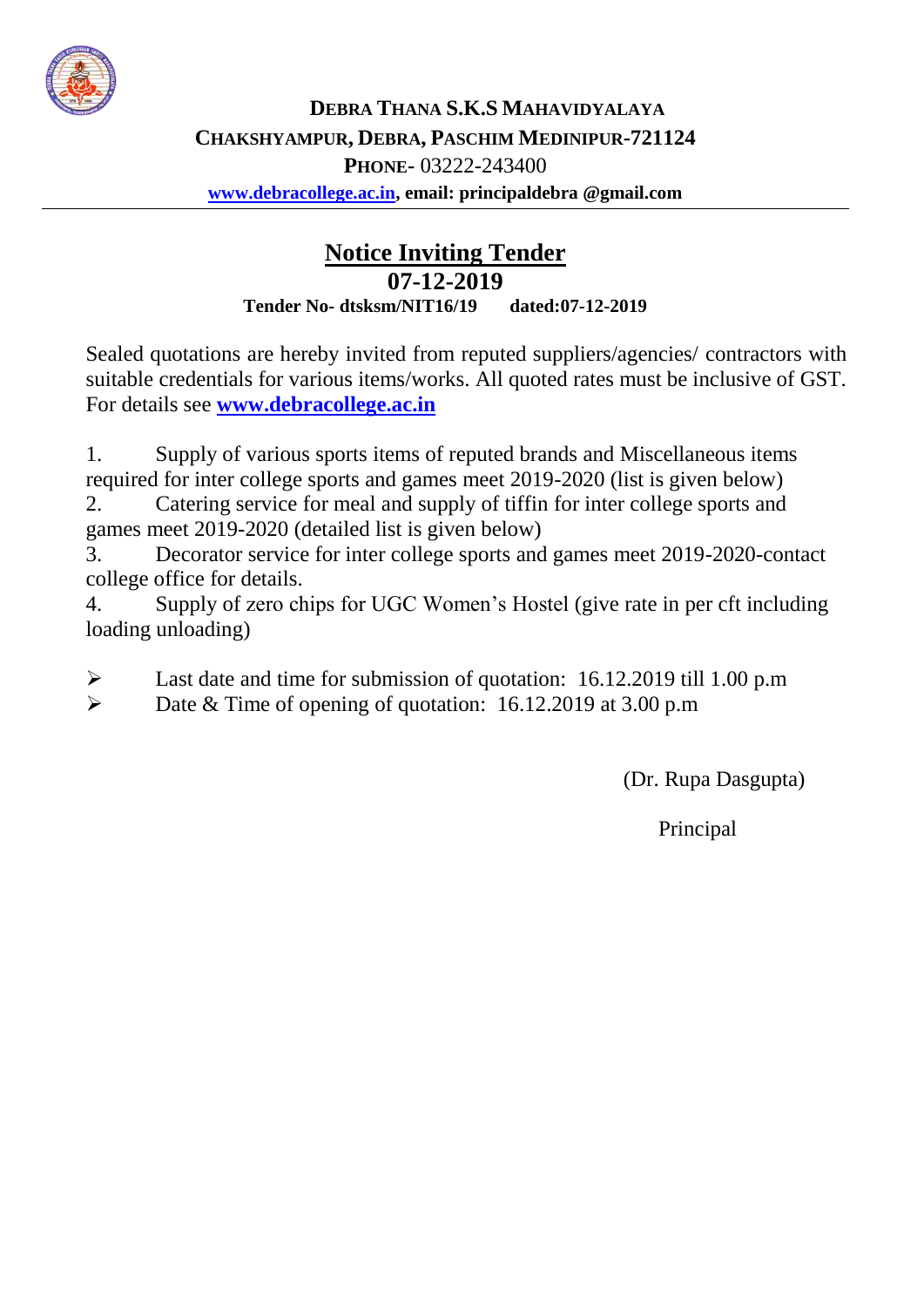## **List NIT/16/2019- Item 1**

| <b>Event Name</b>    | <b>Equipment</b>                        | Quantity             |
|----------------------|-----------------------------------------|----------------------|
| <b>Running Event</b> | Pistol                                  | 1                    |
|                      | Marker (Flat cone)                      | 20(3")               |
|                      | Measuring tape                          | $1\{(50 \& 100)$ mt} |
|                      | Stop watch (multi recorder)             | $\overline{2}$       |
|                      | <b>Starting Block</b>                   | 10                   |
|                      | Clip board                              | 06                   |
|                      | Yellow, red, white flag                 | 10 each colour       |
|                      | Lime dust                               | 50 kg                |
|                      | Finish pole                             | $\overline{2}$       |
| High jump            | Uprights                                | 1 pair               |
|                      | Crossbar                                | 1                    |
|                      | Levelling device                        | $\mathbf{1}$         |
|                      | Nail                                    | 5 kg                 |
|                      | Shot                                    | $2+2$ (men &women)   |
| Shot put             | Stop board                              |                      |
|                      | Coir mats for wiping feet               | $\mathbf{1}$         |
| Discus throw         | <b>Discus</b>                           | $2+2$ (men &women)   |
| Javelin              | Javelin                                 | $4+4$ (men &women)   |
| Football             | Football                                | 3                    |
|                      | Net (Double)                            | 1                    |
|                      | Corner flag                             | $\overline{4}$       |
| Kho kho              | pole                                    | 1 pair               |
| Others               | Umbrella holder                         | $\overline{4}$       |
|                      | Placard holder                          | 20                   |
|                      | Rope                                    | $100 \text{ m}$      |
|                      | Latai                                   | 1                    |
|                      | Sound system (SONY, MHC-V42D, RMS-1000) | $\mathbf{1}$         |
|                      | AHUJA dual PA wireless microphone       | $\mathbf{1}$         |
|                      | <b>College Flag</b>                     | 1                    |
| Miscelleleneous      | Plastic folder-single pocket            | $150 \text{ pc}$     |
|                      | Use and throw ball Pen                  | $150 \text{ pc}$     |
|                      | Writing pad (small)                     | 150 pc               |